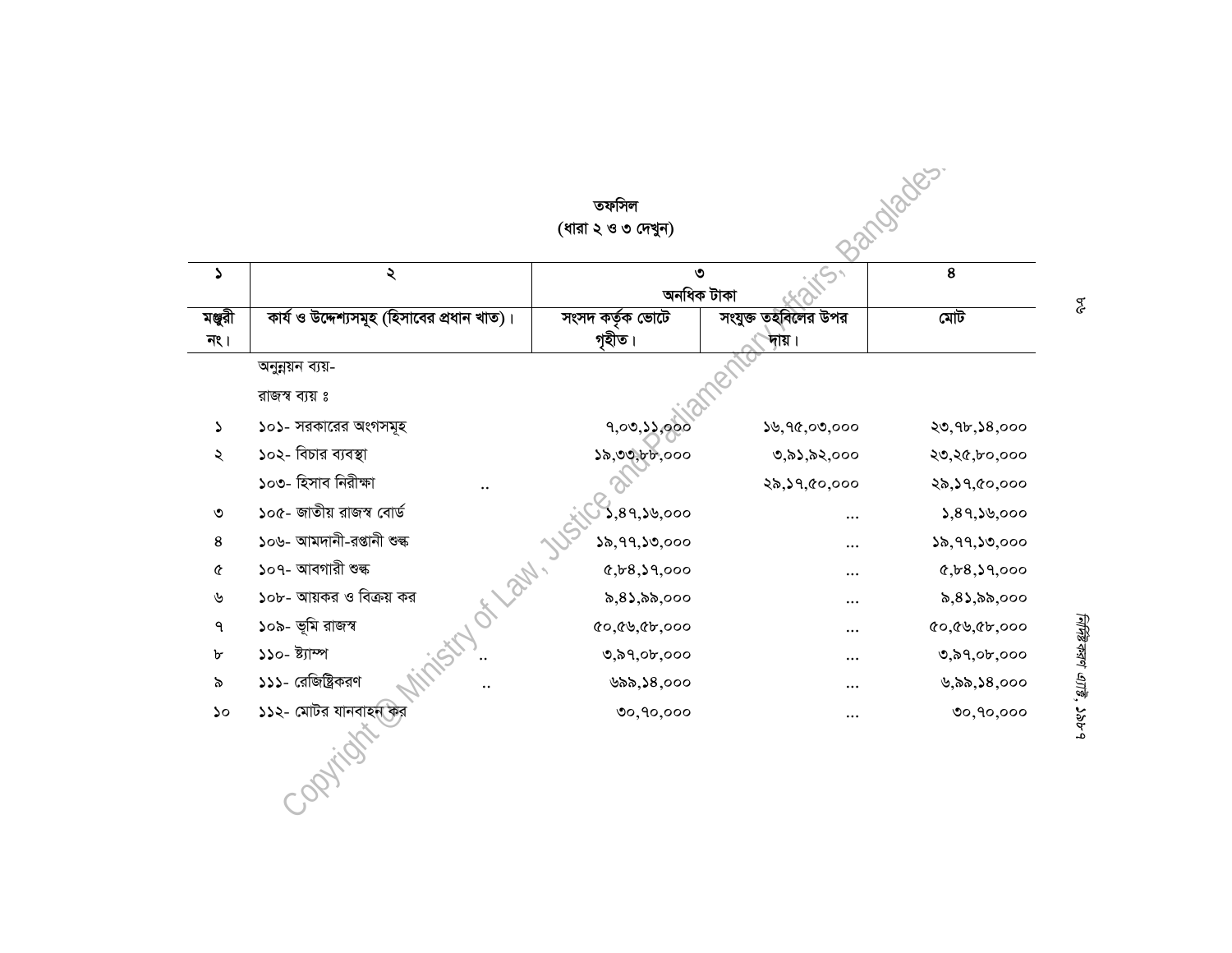|               |                                           |                         |                      | MRCK                   |
|---------------|-------------------------------------------|-------------------------|----------------------|------------------------|
| $\mathcal{L}$ | ১১৩- অন্যান্য কর ও শুল্ক                  | ১০,২১,০০০               |                      | ১০,২১,০০০              |
| ১২            | ১১৪- মূদ্রা                               | 3,99,99,000             |                      | ১,৬৬,৬৭,০০০            |
| ১৩            | ১১৫- টাকশাল                               | $8,$ 20,99,000          |                      | $8,$ 29,99,000         |
| 58            | ১১৮- সচিবালয়                             | 08,00,09,000            |                      | 08,00,09,000           |
| ১৫            | ১১৯- বৈদেশিক বিষয়াবলী                    | ৭৩,৮৩,৯২,০০০            | २,० <b>৮,७</b> 8,००० | ৭৫,৯২,২৬,০০০           |
| ১৬            | ১২১- বিভাগ, জেলা ও উপ-জেলা প্রশাসন        | $(2, 0)$ , $(6, 00)$    |                      | $(2, 0)$ , $(6, 00)$   |
| 39            | ১২২- কারাগার                              | ২৮,৮৫,৯৭,০০০            |                      | ২৮,৮৫,৯৭,০০০           |
| b             | ১২৩- পুলিশ                                | 293, 60, 29,000         | $\cdots$             | ১৭১,৬৫,২৭,০০০          |
| ১৯            | ১২৪- বাংলাদেশ রাইফেলস                     | १৯,२8,९४,०००            |                      | 92,28, 4b,000          |
| ২০            | ১২৫- বাংলাদেশ আনসার                       | 02,08,82,000            | $\cdots$             | 0,68,82,000            |
| ২১            | ১২৬- দুৰ্নীতি দমন বিভাগ                   | ষ্ট, $\bar{8}$ ৮,২৫,০০০ |                      | २,४৮,२৫,०००            |
| ২২            | ১২৭- বেসামরিক প্রতিরক্ষা ও অগ্নি নির্বাপক | ১১,৩২,২৯,০০০            | $\cdots$             | ১১,৩২,২৯,০০০           |
| ২৩            | ১২৮- পাসপোর্ট ও বহিরাগমন                  | $0,$ 0 $b,$ $60,$ 000   | $\cdots$             | $0,$ 0 $b,$ 0 $b,$ 000 |
| ২8            | ১৩০- সরবরাহ ও পরিদর্শন                    | 3,33,20,000             |                      | ১,১১,২৫,০০০            |
| ২৫            | ১৩১- মনিহারী দ্রব্য ও মুদ্রণ              | २8, ५४, ५२,०००          |                      | २8, ५४, ५२,०००         |
| ২৬            | ১৩২- বেসামরিক পূর্তকার্য- অনাবাসিক ভবন    | ৮৭,৬৫,৯৪,০০০            |                      | ৮৭,৬৫,৯৪,০০০           |
| ২৭            | ১৩৩- কমন সার্ভিস ও বিবিধ অফিসমূহ          | 55,90,80,000            |                      | ১৮,৬৩,২৫,০০০           |
| ২৮            | ১৩৫- প্রতিরক্ষা                           | 0.85, 0.000             |                      | 0.85, 0.000            |
| ২৯            | ১৩৭- শিক্ষা                               | ৬৪৬,৩৫,২২,০০০           |                      | ७८५,७৫,२२,०००          |
|               |                                           |                         |                      |                        |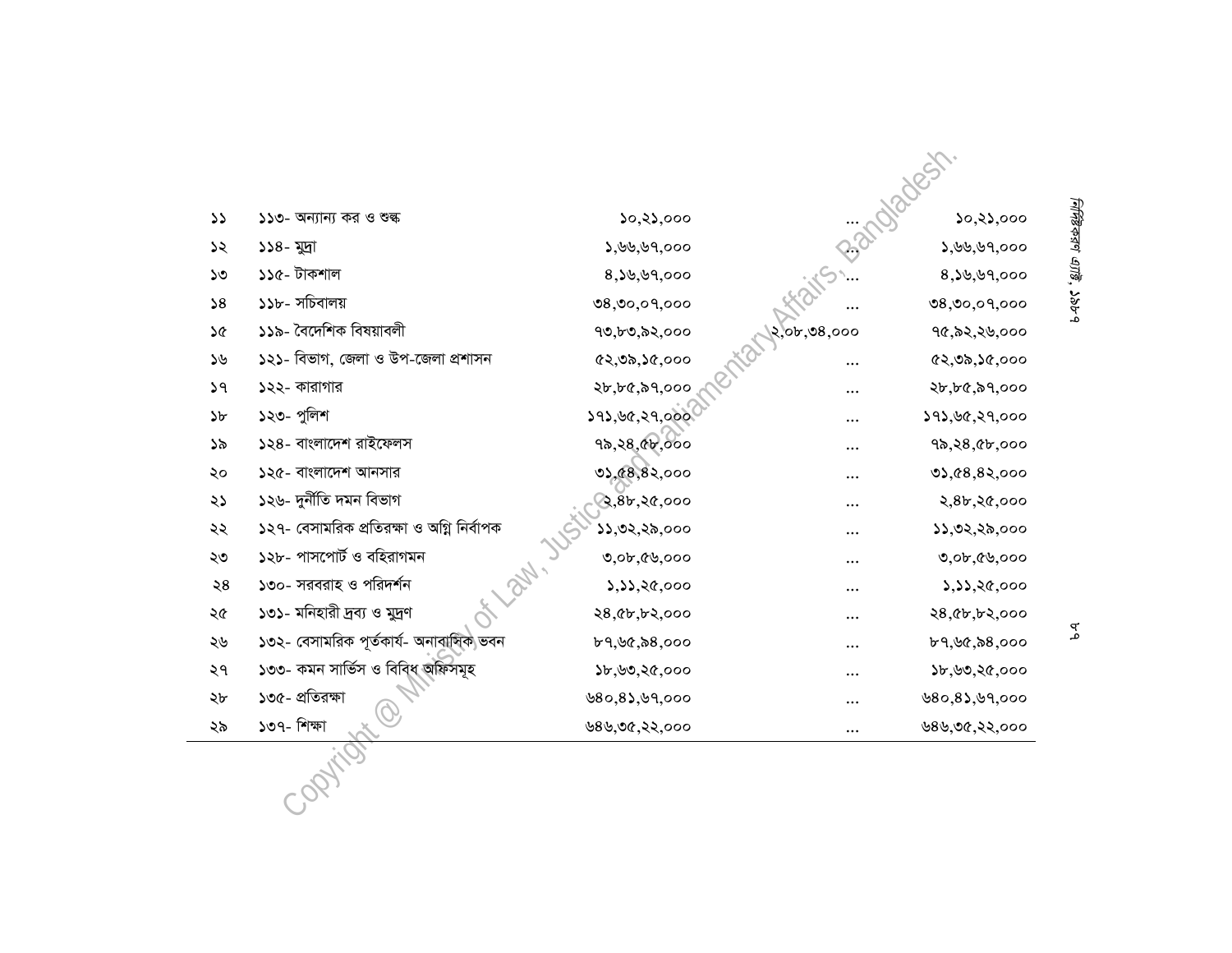| S                           | ২                                               | ৩<br>অনধিক টাকা            |                                           | 8                |
|-----------------------------|-------------------------------------------------|----------------------------|-------------------------------------------|------------------|
| মঞ্জুরী<br>$\overline{R}$ । | কার্য ও উদ্দেশ্যসমূহ (হিসাবের প্রধান খাত)।      | সংসদ কৰ্তৃক ভোটে<br>গৃহীত। | সংযুক্ত তহবিলের উপর <sup>্</sup><br>দায়। | মোট              |
| $\circ$                     | ১৩৮- স্বাস্থ্য ও জনসংখ্যা নিয়ন্ত্ৰণ            | २80, ४१, १३,०००            |                                           | २80,৮৭,৭১,०००    |
| ৩১                          | ১৪০- অবসর ভাতা ও অন্যান্য সুবিধাদি              | b9, b3, 99, 000            |                                           | b9, b3, b9, o00  |
| ৩২                          | ১৪১- জনস্বাস্থ্য, স্বাস্থ্য বিধান ও পানি সরবরাহ | x, b, 9, ob, ooo           | $\cdots$                                  | b, b, 9, ob, ooo |
| $\circ\circ$                | ১৪২- গৃহসংস্থান ও নগর উন্নয়ন                   | 5,09,36,000                |                                           | ৯,০৭,১৮,০০০      |
| $\mathcal{S}$               | ১৪৩- সাংস্কৃতিক বিষয়াবলী এবং ক্রীড়া           | ১১,৬৫,৫৯,০০০               | $\ddotsc$                                 | 33,96,60,000     |
| ৩৫                          | ১৪৪- ধর্মীয় বিষয়াবলী                          | १,७५,०९,०००                |                                           | १,७७,०৫,०००      |
| ৩৬                          | ১৪৫- সাহায্য                                    | 380, 38, 96,000            | .                                         | 380, 38, 9b, 000 |
| ৩৭                          | ১৪৬- সমাজ সেবা ও কল্যাণ                         | ২৩,৫৮,২০,০০০               | $\cdots$                                  | ২৩,৫৮,২০,০০০     |
| ৩৮                          | ১৪৭- বিজ্ঞান বিষয়ক বিভাগসমূহ ও গবেষণা          | ২০,৯৫,৮০,০০০               |                                           | २०,৯৫,৮०,०००     |
| ৩৯                          | ১৪৮- সম্প্রচার, তথ্য ও প্রকাশনা                 | ৩৫,৩২,৬১,০০০               |                                           | ৩৫,৩২,৬১,০০০     |
| 80                          | ind or law.<br>১৪৯- স্থানীয় অবকাঠামো           | २१,१०,९৮,०००               |                                           | २१,१०,८४,०००     |
| $8\sqrt{ }$                 | ১৫০- ব্যবসা ও বাণিজ্য                           | 9, 2), 28,000              |                                           | 9, 2), 28,000    |
| 8२                          | ১৫১- শ্ৰম ও জনশক্তি                             | b,08,8,000                 | $\cdots$                                  | b,08,88,000      |
| 8 <sup>o</sup>              | ১৫২- সমবায়                                     | 33,99,28,000               |                                           | 33,99,28,000     |
| 88                          | ১৫৩- অন্যান্য সাধারণ অর্থনৈতিক কার্য্যাবলী      | ১২,৩৩,৪৯,০০০               |                                           | ১২,৩৩,৪৯,০০০     |

 $\frac{q}{q}$ 

নির্দিষ্টকরণ এ্যাষ্ট, ১৯৮৭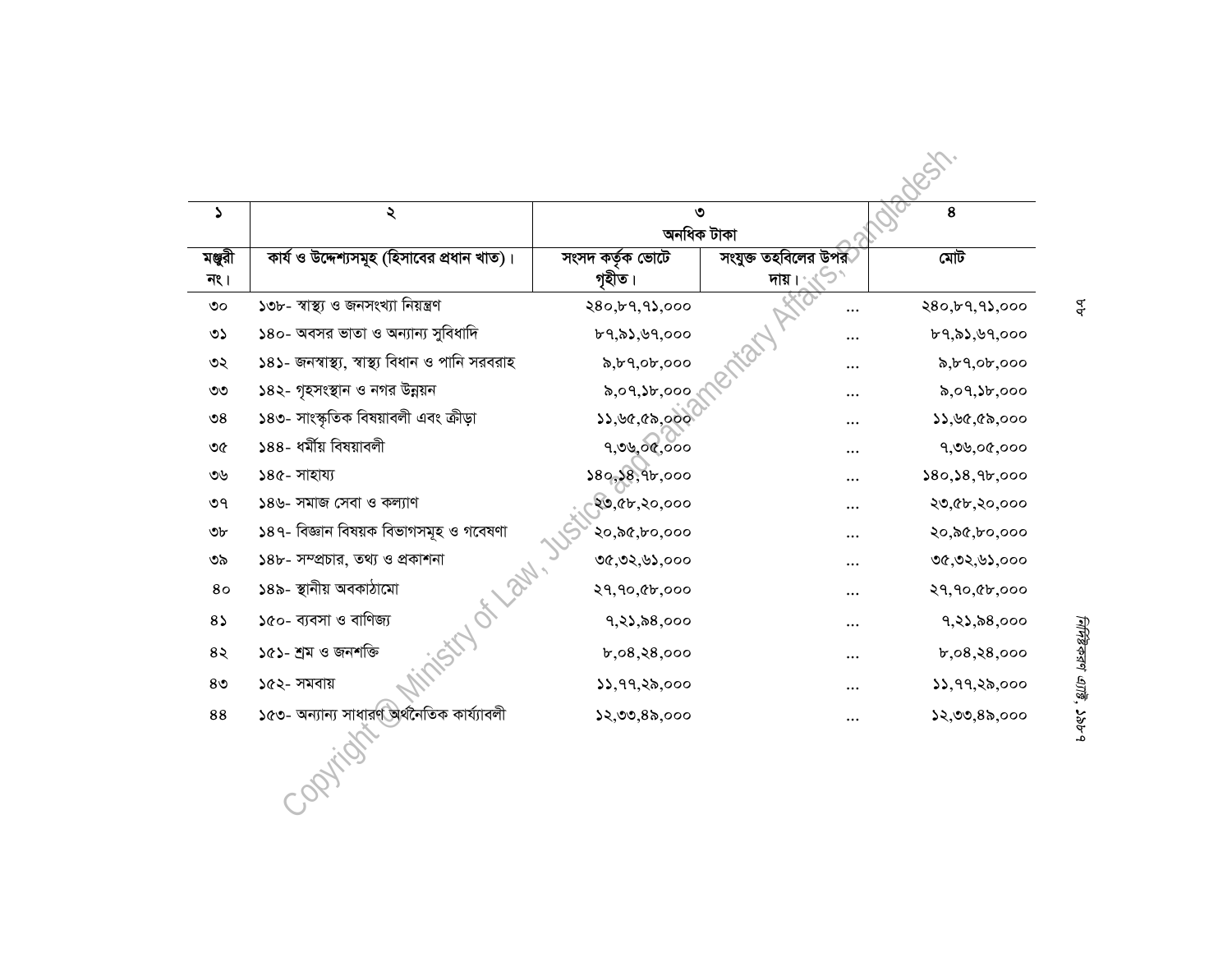| 8 <sub>0</sub> | ১৫৫- কৃষি                                              | १२,8१,१৯,०००     |                  | १२,8१,१৯,०००     |
|----------------|--------------------------------------------------------|------------------|------------------|------------------|
| 8 <sub>9</sub> | ১৫৬- মৎস্য                                             | 0,00,00,000      |                  | 5,00,00,000      |
| 89             | ১৫৭- পশুপালন                                           | ২৬,৭৮,৬৭,০০০     |                  | ২৬,৭৮,৬৭,০০০     |
| 8 <sub>b</sub> | ১৫৮- বন                                                | 50,95,82,000     |                  | 50,55,82,000     |
| 8 <sub>o</sub> | ১৬০- শিল্প                                             | 38,38,90,000     |                  | ১৬,১৯,৭৩০০০      |
| 6Ò             | ১৬১- খনি ও খনিজ দ্ৰব্য                                 | ৯৬,১৭,০০০        | ৯৬,১৭,০০০        | ৯৬,১৭,০০০        |
| ৫১             | ১৬৩- সেচ, নৌ-পরিবহন, জল নিষ্কাশন ও<br>বন্যা নিয়ন্ত্ৰণ | ७७,२७,०৯,०००     | ৩৬,২৬,০৯,০০০     | ७७,२७,०৯,०००     |
| ৫২             | ১৬৬- বন্দর, বাতিঘর ও জাহাজ চলাচল                       | 0, 0, 0, 0, 0, 0 | 0, 0, 0, 0, 0, 0 | 0, 0, 0, 0, 0, 0 |
| ৫৩             | ১৬৮- সড়ক, সেতু ও খেয়াঘাট                             | ৬৪,৯০,৬৭,০০০     | 98,80,99,000     | ७८,৯०,৬१,०००     |
| 68             | ১৬৯- রেলপথ                                             | २०8,१৫,००,०००    | ২৬,১১,৯১,০০০     | ২৩০,৮৬,৯১,০০০    |
| 00             | ১৭০- ডাক বিভাগ                                         | (8, 69, 99, 000) | 0,00,00,000      | ৫৯,৫৬,৬৭,০০০     |
| ৫৬             | ১৭১- তার ও টেলিফোন বোর্ড                               | 33b,08,39,000    | 0, 99, 60, 000   | 209, 93, 99, 000 |
| ৫৭             | Lady.<br>১৭৪- ভৰ্তুকী                                  | 350, 88, 39,000  |                  | 350, 88, 39,000  |
| ৫৮             | ১৭৫- সাহায্য মঞ্জুরী, চাঁদা                            | ৬২,৯২,১২,০০০     |                  | ৬২,৯২,১২,০০০     |
|                | ১৭৭- আভ্যন্তরীণ ঋণের উপর সুদ                           |                  | ১৮২,৩৫,২৭,০০০    | ১৮২,৩৫,২৭,০০০    |
|                | ১৭৮- বৈদেশিক ঋণের উপর সুদ                              |                  | ২৪৮,৯৯,১৭,০০০    | ২৪৮,৯৯,১৭,০০০    |
| ৫৯             | ১৭৯- অপ্রত্যাশিত ব্যয়                                 | ২১০,৮৩,৩৩,০০০    | $\cdots$         | ২১০,৮৩,৩৩,০০০    |
|                | মোট- রাজস্বর্ত্তায়- অনুন্নয়ন                         | ७१०১,१४,२२,०००   | 000,000,000      | 8২৫৫,৮০,৮৬,০০০   |
|                |                                                        |                  |                  |                  |

নির্দিষ্টকরণ এ্যাষ্ট, ১৯৮৭

a.<br>a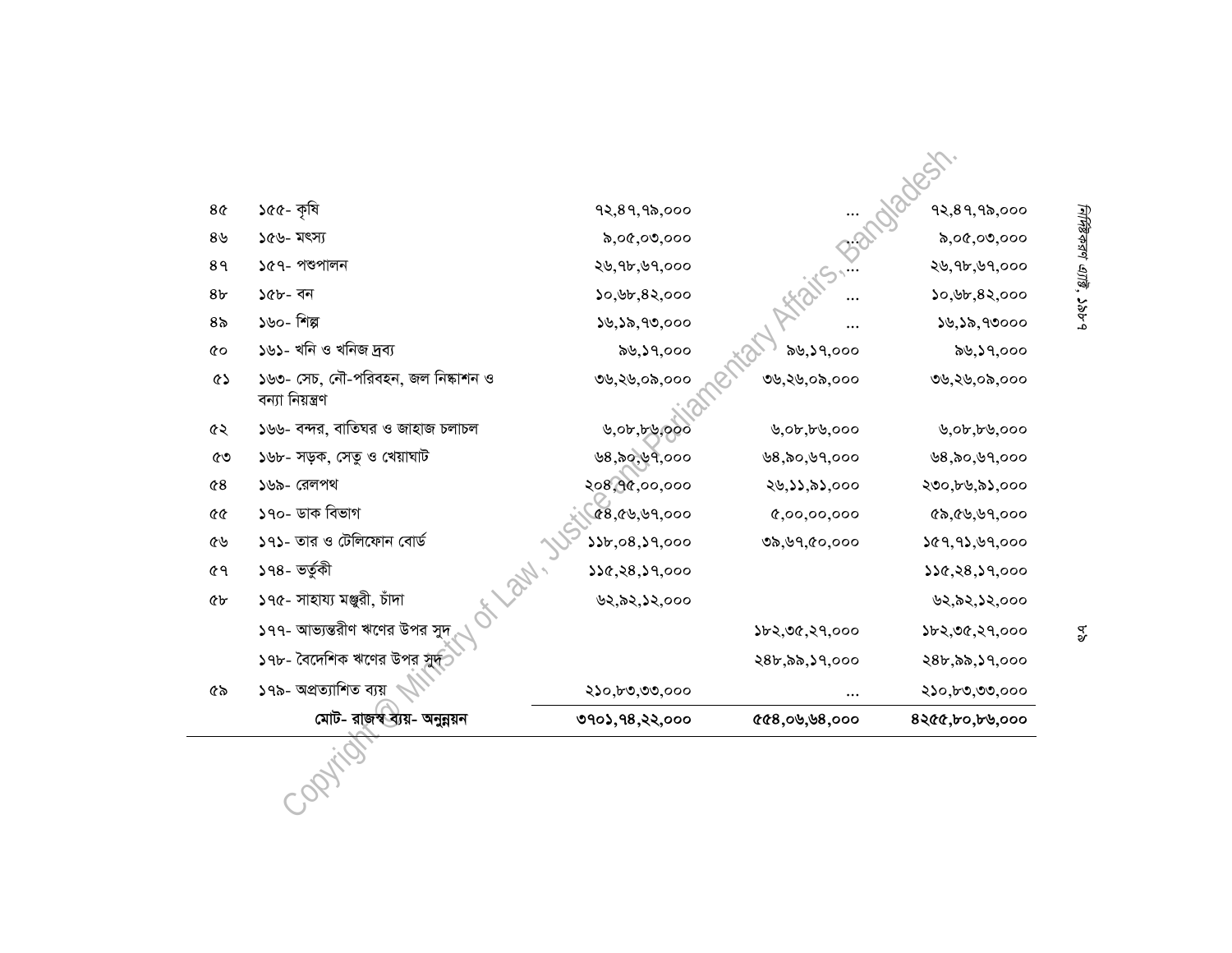| ډ                             | ২                                              | ৩<br>অনধিক টাকা            |                                           | 8                          |
|-------------------------------|------------------------------------------------|----------------------------|-------------------------------------------|----------------------------|
| মঞ্জুরী<br>$\overline{1}$ ९ । | কার্য ও উদ্দেশ্যসমূহ (হিসাবের প্রধান খাত)।     | সংসদ কৰ্তৃক ভোটে<br>গৃহীত। | সংযুক্ত তহবিলের উপর <sup>্</sup><br>দায়। | মেট                        |
|                               | মূলধন ব্যয়-অনুন্নয়ন।                         |                            |                                           |                            |
| ৬০                            | ১৮১- মুদ্ৰার মূলধন হিসাব                       | 555,55,95,000              |                                           | ১৬৬,৬৬,৭৯,০০০              |
| ৬১                            | ১৮৪- রাষ্ট্রীয় বাণিজ্য মূলধন বিনিয়োগ (খাদ্য) | 5028,55,59,000             | 33,99,99,000                              | ১৩৩৫,৮৩,৩৪,০০০             |
| ৬২                            | ১৮৫- রাষ্ট্রীয় বাণিজ্য মূলধন বিনিয়োগ (বিবিধ) | 88, 90, 99,000             |                                           | 88,99,99,000               |
| ৬৩                            | ১৮৭- বিবিধ বিনিয়োগ (অনুন্নয়ন)                | 322,38,00,000              |                                           | 322,38,00,000              |
| ৬ $8$                         | ১৮৮- অসাধারণ ব্যয়                             | 3,30,60,000                |                                           | 3,30,50,000                |
|                               | মোট- মূলধন ব্যয়-(অনুন্নয়ন)                   | ১৬৫৮, ৭৭,০৫,০০             | 33,99,99,000                              | \$90,80,92,000             |
|                               | সরকারী ঋণ ও অগ্রিম                             |                            |                                           |                            |
|                               | ১৯১- আভ্যন্তরীণ ঋণ পরিশোধ স্থায়ী              |                            | $b\delta, c\delta, 08,000$                | $b\delta, c\delta, 08,000$ |
|                               | ১৯২- বৈদেশিক ঋণ পরিশোধ স্থায়ী                 |                            | ৩৯৬,৩০,৮ $8,$ ০০০                         | 0,00,00,08,000             |
|                               | HI DINI<br>১৯৩- চলতি ঋণ                        |                            | ১৩২৬,৩৫,০০,০০০                            | ১৩২৬,৩৫,০০,০০০             |
| ৬৫                            | ১৯৪- ঋণ ও অগ্রিম (অনুন্নয়ন)                   | 528,9b,92,000              | .                                         | 528,9b,92,000              |
|                               | মোট- সরকারী ঋণ ও অগ্রিম                        | $528,9$ b, 92,000          | ১৮১২,২৪,১৮,০০০                            | ১৯৩৭,০২,৮০,০০০             |
|                               | মোট- অনুন্নয়ন ব্যয়                           | ৫৪৮৫,২৯,৮৯,০০০             | ২৩৭৭,৯৭,৪৯,০০০                            | ৭৮৬৩,২৭,৩৮,০০০             |
|                               |                                                |                            |                                           |                            |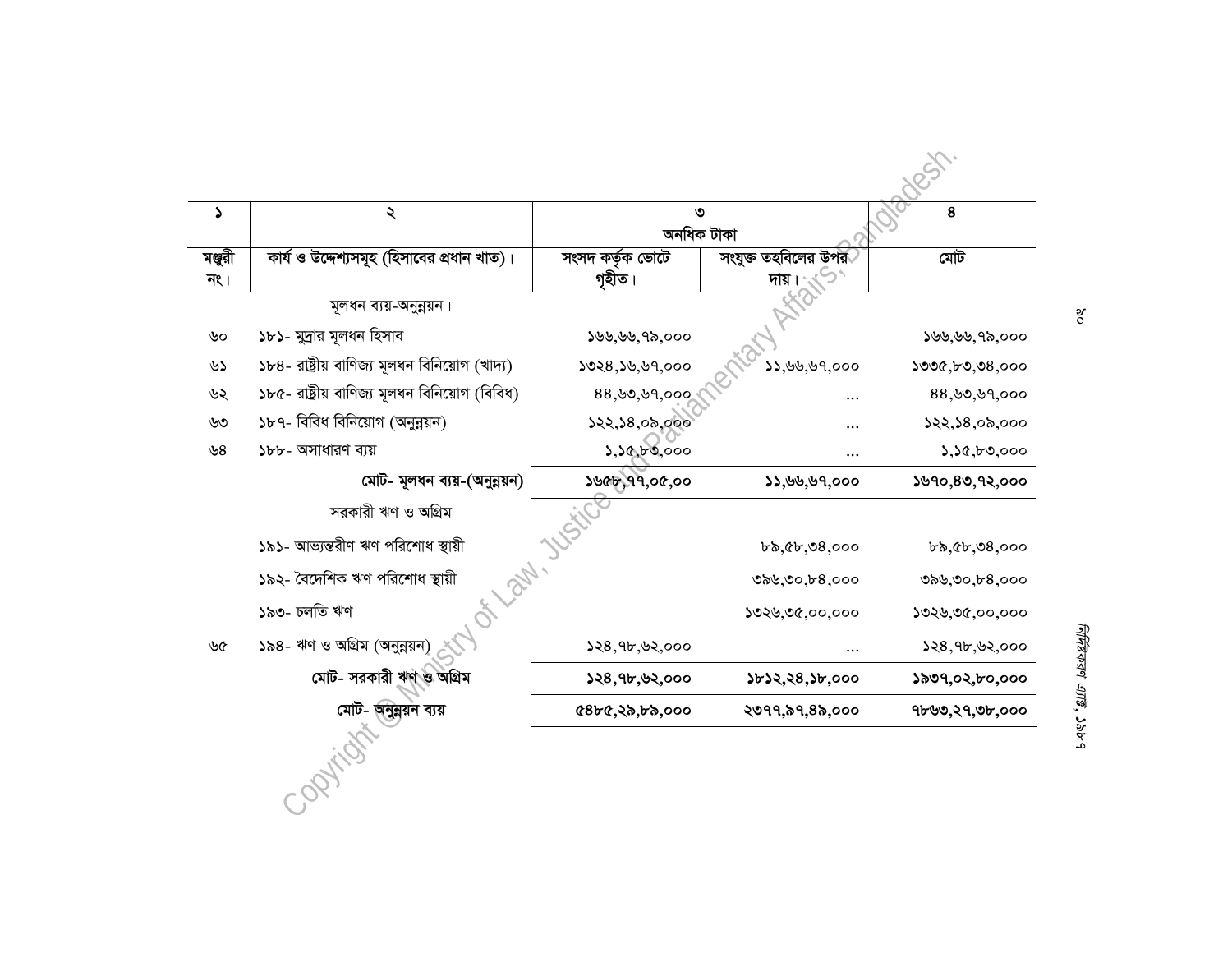|    | উন্নয়ন ব্যয়                     |                           | Bandadesh       |               |
|----|-----------------------------------|---------------------------|-----------------|---------------|
|    | রাজস্ব খাতে ব্যয়                 |                           |                 |               |
| ৬৬ | ২০১- উন্নয়ন (কৃষি)               | 529,06,82,000             |                 | ১২৬,৩৫,৪২,০০০ |
| ৬৭ | ২০২- উন্নয়ন (বন)                 | 9,09,80,000               | Y Africans.<br> | 9,09,80,000   |
| ৬৮ | ২০৩- উন্নয়ন (মৎস্য)              | 20,00,08,000              |                 | 20,00,08,000  |
| ৬৯ | ২০৪- উন্নয়ন (পশুপালন)            | 28,02,29,000              | $\cdots$        | 28,02,29,000  |
| ٩o | ২০৫- উন্নয়ন (শিক্ষা)             | 355,30,000                | $\cdots$        | ১৮৮,১৯,১০,০০০ |
| 95 | ২০৬- উন্নয়ন (ক্রীড়া ও সংস্কৃতি) | २,৫৯,৫২,০০০               | $\cdots$        | ২,৫৯,৫২,০০০   |
| ৭২ | ২০৭- উন্নয়ন (ধৰ্ম বিষয়ক)        | ঀ,৬৬,৬৭,০০০               | $\cdots$        | ৭,৬৬,৬৭,০০০   |
| ৭৩ | ২০৮- উন্নয়ন (বৈজ্ঞানিক গবেষণা)   | $,8,8,9$ 0,000            | $\cdots$        | 8, 28, 90,000 |
| 98 | ২০৯- উন্নয়ন (মহিলা বিষয়ক)       | ৬,২৮,২০,০০০               | $\cdots$        | ৬,২৮,২০,০০০   |
| ዓ৫ | ২১০- উন্নয়ন (চিকিৎসা)            | OF Law, Just<br>80,00,000 | $\cdots$        | 80,00,000     |
| ৭৬ | ২১১- উন্নয়ন (সমাজকল্যাণ)         | 9,50,50,000               | $\cdots$        | 9,50,50,000   |
| ۹۹ | ২১২- উন্নয়ন (শ্ৰম ও প্ৰশিক্ষণ)   | ১,১১,২২,০০০               | $\cdots$        | ১,১১,২২,০০০   |
| 9b | ২১৩- উন্নয়ন (পল্লী উন্নয়ন       | ৩৮৬,৪৩,০২,০০০             | $\cdots$        | ৩৮৬,৪৩,০২,০০০ |
| ৭৯ | ২১৪- উন্নয়ন (যানবাহন)            | 38,00,09,000              | $\cdots$        | 38,00,09,000  |
| bο | ২১৫- উন্নয়ন (শিল্প)              | ৮,৬৯,৬৩,০০০               | $\cdots$        | ৮,৬৯,৬৩,০০০   |
|    |                                   |                           |                 |               |
|    |                                   |                           |                 |               |

নির্দিষ্টকরণ এ্যার্ট্ট, ১৯৮৭ *Mিবিকরণ এ্যাষ্ট*, ১৯৮৭

 $\hat{\mathbf{s}}$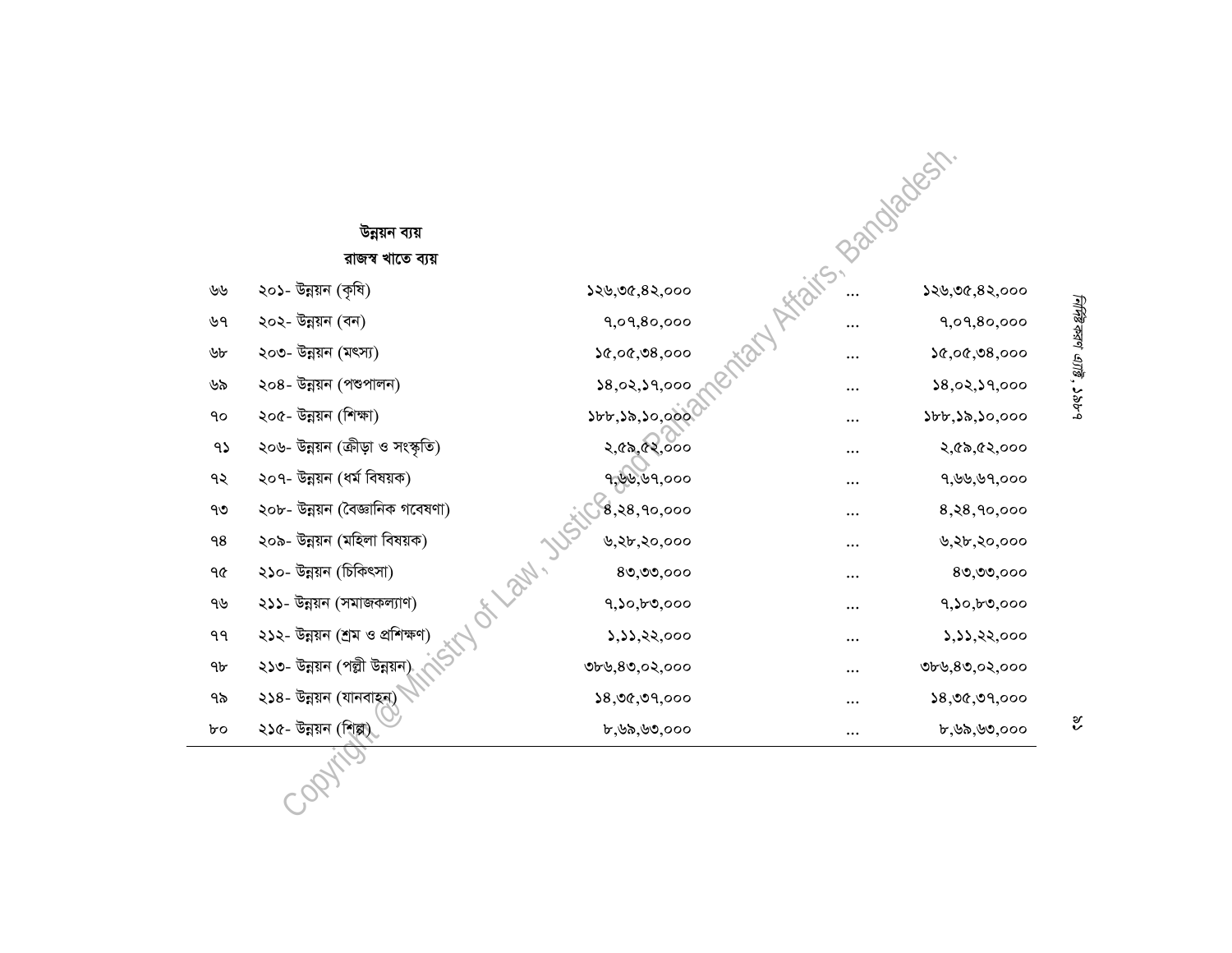| $\blacktriangleright$        | ২                                             | ৩<br>অনধিক টাকা            |                                           | 8                       |
|------------------------------|-----------------------------------------------|----------------------------|-------------------------------------------|-------------------------|
| মঞ্জুরী<br>$\overline{1}$ ९। | কার্য ও উদ্দেশ্যসমূহ (হিসাবের প্রধান খাত)।    | সংসদ কৰ্তৃক ভোটে<br>গৃহীত। | সংযুক্ত তহবিলের উপর <sup>ূ</sup><br>দায়। | মেট                     |
| $b\lambda$                   | ২১৬- উন্নয়ন (টেক্সটাইল)                      | b,68,90,000                |                                           | b,68,90,000             |
| ৮২                           | ২১৭- উন্নয়ন (সেচ)                            | ७৯०,२२,৫०,०००              |                                           | ७৯०,२२,৫०,०००           |
| ৮৩                           | ২১৮- উন্নয়ন (জনসংখ্যা পরিকল্পনা)             | 508,85,59,000              |                                           | 308,83,39,000           |
| b8                           | ২১৯- উন্নয়ন (বিবিধ)                          | 58,00,55,000               |                                           | 58,00,55,000            |
| ৮৫                           | ২২০- উন্নয়ন (সংস্থাপন)                       | ৯১,১৯,০০০                  |                                           | ৯১,১৯,০০০               |
| ৮৬                           | ২২১- উন্নয়ন (অন্যান্য)                       | ১,৩৫,২৫,০০০                |                                           | ১,৩৫,২৫,০০০             |
| ৮৭                           | ২২২- উন্নয়ন (পাট)                            | 30,00,000                  |                                           | $\mathfrak{so},$ 00,000 |
| b b                          | ২২৩- উন্নয়ন (তথ্য)                           | 99,৬৩,০০০                  |                                           | 99, ৬৩,000              |
| ৮৯                           | ২২৪- উন্নয়ন (বাণিজ্য)                        | २,১১,১৭,০০০                |                                           | २,১১,১৭,०००             |
| ৯০                           | ২২৫- উন্নয়ন (পরিকল্পনা)                      | 33,00,20,000               |                                           | ১১,৩৬,২৫,০০০            |
| ৯১                           | ২২৬- উন্নয়ন (পরিসংখ্যান)                     | 8, 68, 96,000              | .                                         | 8,08,96,000             |
| ৯২                           | OF Laby, 10<br>২২৭- উন্নয়ন (বহিঃসম্পদ বিভাগ) | ১৭,৫৯,৮৬,০০০               | .                                         | 19,00,000               |
| ৯৩                           | ২২৮- উন্নয়ন (পূৰ্ত)                          | 0,89,00,000                | .                                         | 0,89,00,000             |
| ৯ $8$                        | ২২৯- উন্নয়ন (স্বরাষ্ট্র বিষয়ক্র)            | 22,00,000                  |                                           | ১২,৫০,০০০               |
| ৯৫                           | ২৩০- উন্নয়ন (বিদ্যুৎ)                        | 558,00,00,000              |                                           | 58,00,00,000            |
| ৯৬                           | ২৩১- উন্নয়ন (প্রাকৃতিক সম্পদ)                | २,०৫,৮৩,०००                |                                           | २,०৫,৮৩,०००             |
|                              |                                               |                            |                                           |                         |

 $\chi$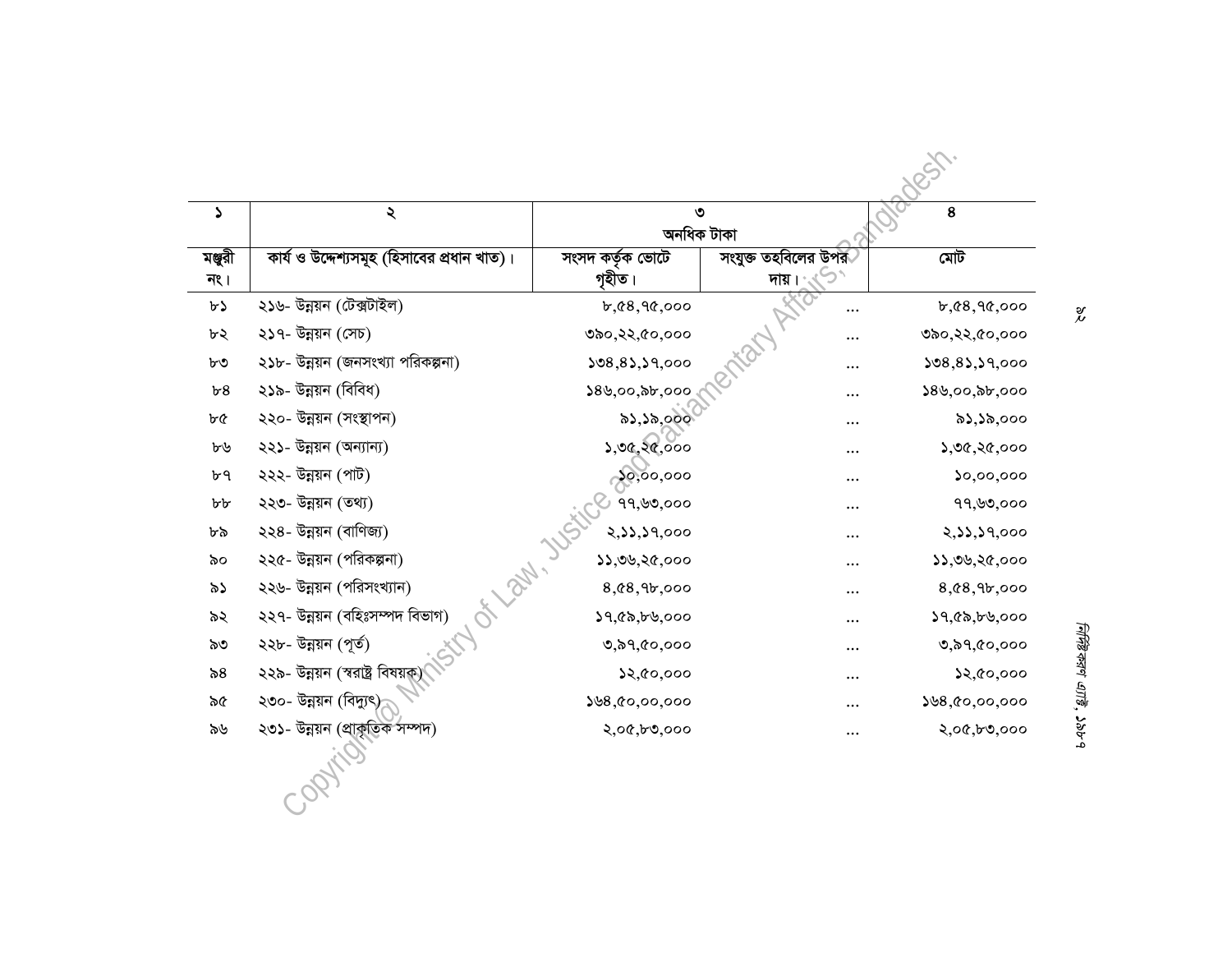| ৯৭                              | ২৩৩- উন্নয়ন (যুব উন্নয়ন)                                  | 8,58,69,000      |          | 8,55,69,000      |
|---------------------------------|-------------------------------------------------------------|------------------|----------|------------------|
| ৯৮                              | ২৩৪- উন্নয়ন (এনার্জি)                                      | (6, 89, 89, 000) |          | (6, 89, 89, 000) |
|                                 | মোট- রাজস্ব খাতে ব্যয়                                      | ১৬৮৯,৩৭,৮২,০০০   |          | ১৬৮৯,৩৭,৮২,০০০   |
|                                 | অন্যান্য ব্যয়                                              |                  |          |                  |
| ৯৯                              | ২৪২- রাষ্ট্রীয় রেলপথ নির্মাণ                               | ১২৪,৬৯,২৫,০০০    |          | ১২৪,৬৯,২৫,০০০    |
| 500                             | ২৪৩- পানি সরবরাহ এবং জনস্বাস্থ্য প্রকল্পে<br>মূলধন বিনিয়োগ | ৮২,৬৩,৩৩,০০০     |          | ৮২,৬৩,৩৩,০০০     |
| $\mathcal{L} \circ \mathcal{L}$ | ২৪৪- প্রতিষ্ঠানিক খাতে মূলধন বিনিয়োগ                       | ১৩,২৫,৯৮,০০০     |          | ১৩,২৫,৯৮,০০০     |
| ১০২                             | ২৪৫- পরিকল্পনা খাতে মূলধন বিনিয়োগ                          | 3,96,96,000      |          | 3,96,90,000      |
| ১০৩                             | ২৪৬- মহিলা বিষয়ক খাতে মূলধন বিনিয়োগ                       | 2,90,00,000      |          | २,१৫,৬৮,०००      |
| 508                             | ২৪৭- অন্যান্য প্ৰকল্প মূলধন বিনিয়োগ                        | ২,৬৮,৩৩,০০০      |          | ২,৬৮,৩৩,০০০      |
| ১০৫                             | ২৪৮-যুব উন্নয়ন খাতে মূলধন বিনিয়োগ                         | 5,00,90,000      |          | ৯,৩৩,৭৫,০০০      |
| ১০৬                             | ২৫০-বন খাতে মূলধন বিনিয়োগ                                  | ২১,৯১,৬৭,০০০     |          | ২১,৯১,৬৭,০০০     |
| 509                             | ২৫১- ডাক বিভাগে মূলধন বিনিয়োগ                              | 9, 96, 69,000    |          | 9, 99, 99,000    |
| 50 <sub>b</sub>                 | ২৫২- তার ও টেলিফোন বিভাগে মূলধন<br>বিনিয়োগ                 | ৬,৬১,৬৭,০০০      |          | 89,93,99,000     |
| ১০৯                             | ২৫৩- শিক্ষা খাতে মূলধন বিনিয়োগ                             | 8७,२०,৯৫,०००     |          | 8५,२०,৯৫,०००     |
| 550                             | ২৫৪- স্বাস্থ্য পরিচর্যা উন্নয়নে মূলধন বিনিয়োগ             | ৮৬,২৫,০০,০০০     |          | ৮৬,২৫,০০,০০০     |
| 333                             | ২৫৫- ক্রীড়া ও সংস্কৃতি,খাতে মূলধন বিনিয়োগ                 | $0,99,8$ ,000    | $\cdots$ | $0,99,8$ ,000    |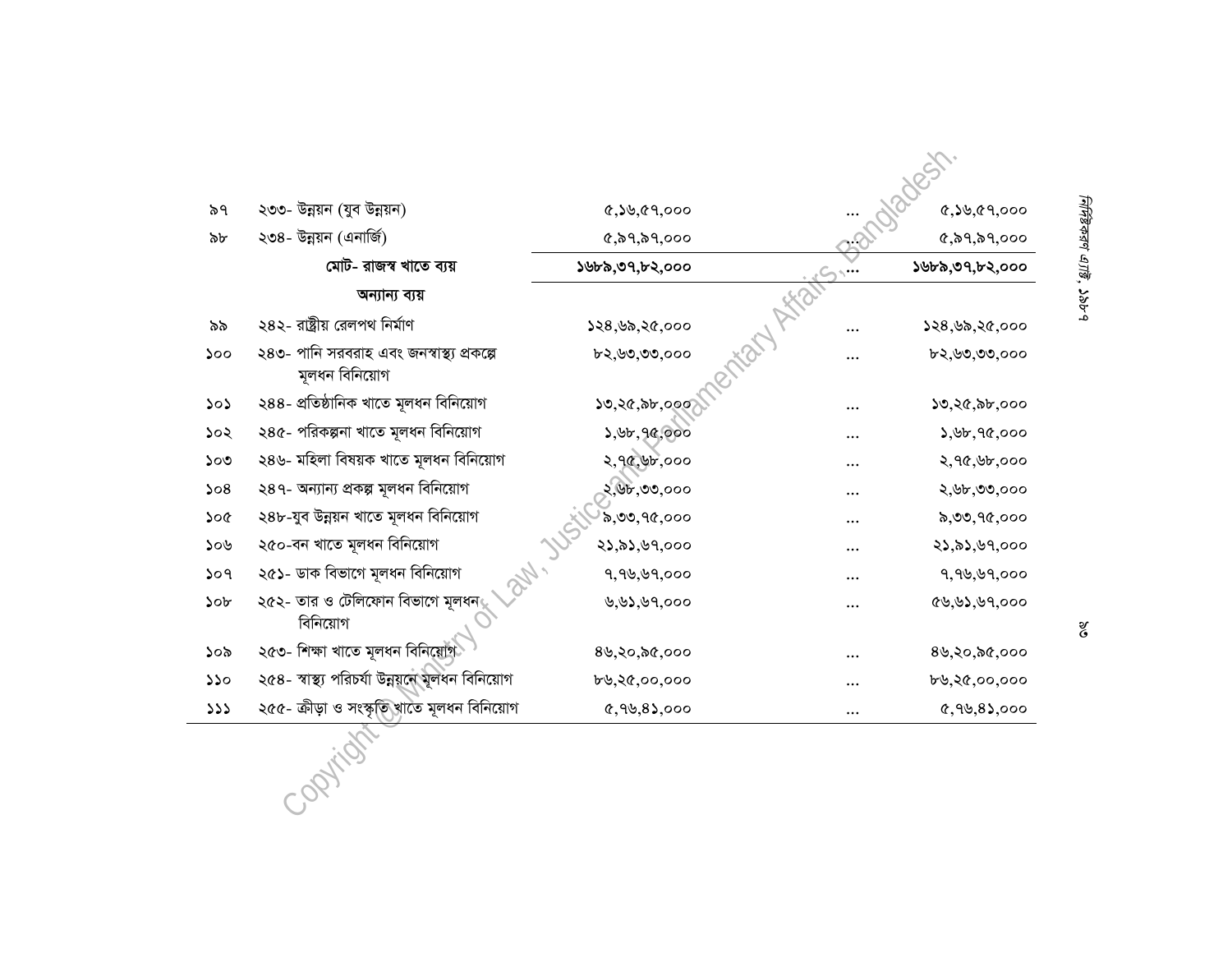| ډ                             | ২                                                                        | ৩<br>অনধিক টাকা            |                                           | 8                   |
|-------------------------------|--------------------------------------------------------------------------|----------------------------|-------------------------------------------|---------------------|
| মঞ্জুরী<br>$\overline{1}$ ९ । | কার্য ও উদ্দেশ্যসমূহ (হিসাবের প্রধান খাত)।                               | সংসদ কৰ্তৃক ভোটে<br>গৃহীত। | সংযুক্ত তহবিলের উপর <sup>্</sup><br>দায়। | মেট                 |
| 332                           | ২৫৬- কৃষি উন্নয়ন ও গবেষণা প্রকল্পে মূলধন<br>বিনিয়োগ                    | <b>७১,৬২,৫০,০০০</b>        |                                           | <b>७১,৬২,৫০,০০০</b> |
| 550                           | ২৫৭- পশু চিকিৎসা উন্নয়ন প্রকল্পে মূলধন<br>বিনিয়োগ                      | 88,93,89,000               |                                           | 88,93,89,000        |
| 558                           | ২৫৮- মৎস্য উন্নয়ন প্ৰকল্পে মূলধন বিনিয়োগ                               | ২১,৬০,৮৩,০০০               |                                           | ২১,৬০,৮৩,০০০        |
| 326                           | ২৬০- শিল্পোন্নয়নে মূলধন বিনিয়োগ                                        | ৬,৬৬,৬৭,০০০                |                                           | ৬,৬৬,৬৭,০০০         |
| ১১৬                           | ২৬২- তথ্য ও বেতার খাতে মূলধন বিনিয়োগ                                    | ১১,৬১,৫৩,০০০               | .                                         | 33,83,60,000        |
| 339                           | ২৬৩- শ্ৰম ও প্ৰশিক্ষণ খাতে মূলধন বিনিয়োগ                                | 8,৬৮,৯২,০০০                |                                           | 8,96,82,000         |
| 35b                           | ২৬৪- সমাজকল্যাণ খাতে মূলধন বিনিয়োগ                                      | ১২,৩১,৭৯,০০০               | .                                         | 32,03,95,000        |
| ১১৯                           | ২৬৫- শহর উন্নয়ন প্রকল্পসমূহ                                             | २১,१৯,১৭,०००               |                                           | २১,१৯,১৭,०००        |
| ১২০                           | ২৬৬- রাজস্ব হিসাব বহির্ভূত বেসামরিক<br>পূর্তকার্য্যের মূলধন হিসাব-সড়ক।  | ১৫৭,০৫,৮৩,০০০              |                                           | 209,00,00,000       |
| 323                           | ২৬৭- রাজস্ব হিসাব বহির্ভূত বেসামরিক<br>পূর্তকার্য্যের মূলধন- হিসাব-ইমারত | ২৫,৯৩,৯২,০০০               |                                           | ২৫,৯৩,৯২,০০০        |
| ১২২                           | ২৬৮- রাজস্ব হিসাব বহির্ভূত অন্যান্য পূর্তকার্যের<br>মূলধন হিসাৱ          | 9, 11, 99,000              |                                           | 9,33,09,000         |

 $\frac{8}{8}$ 

নির্দিষ্টকরণ এ্যাষ্ট, ১৯৮৭